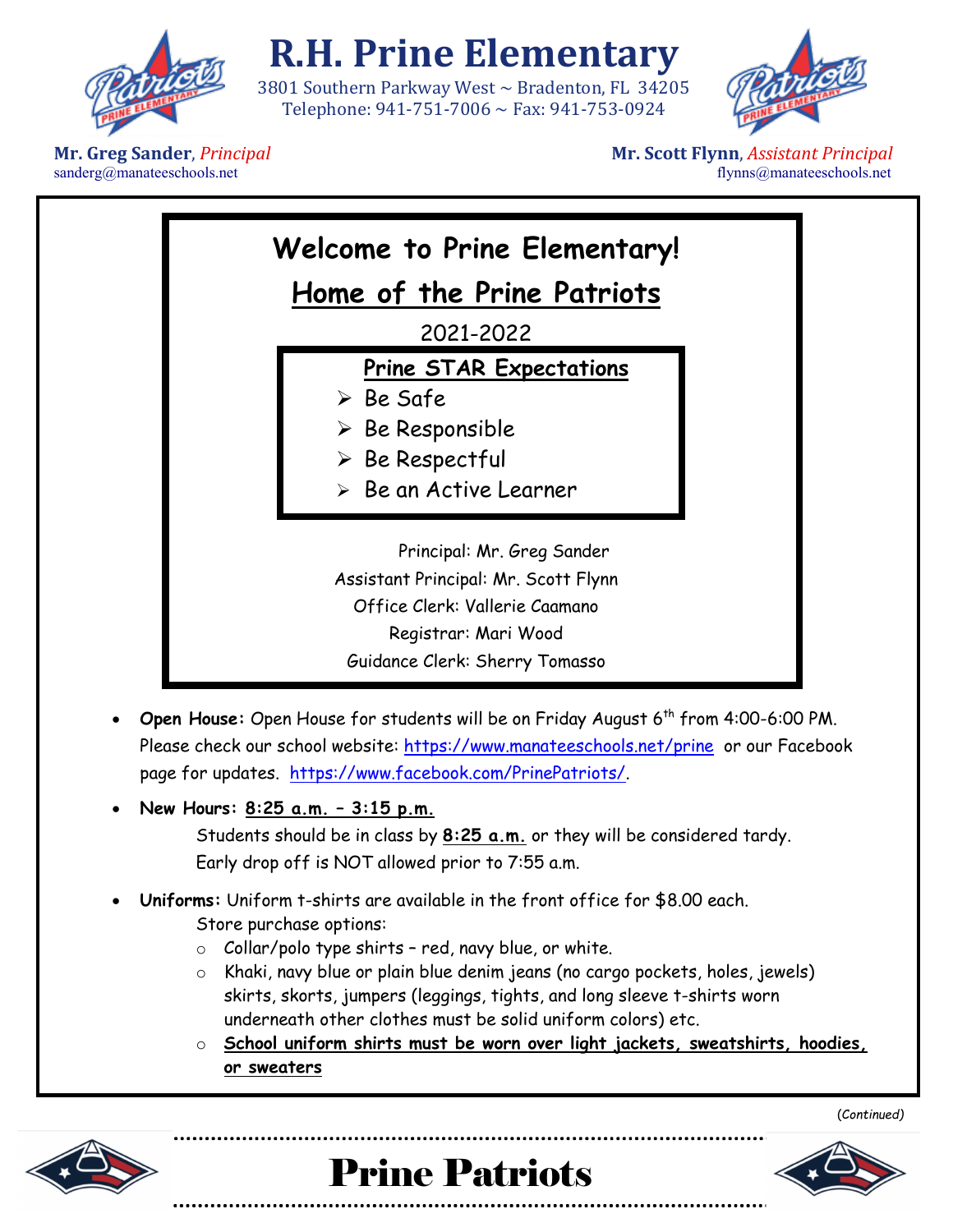• **Patriot Pack:** Before and after school care is provided at Prine Elementary. Please see the front office for an application.

|  | - Care begins at 6:30 a.m. and ends at 6:00 p.m. |  |
|--|--------------------------------------------------|--|
|--|--------------------------------------------------|--|

|                                                  | Before/After                                  | AM Only    | PM Only   |  |  |
|--------------------------------------------------|-----------------------------------------------|------------|-----------|--|--|
| First Child                                      | $$65$ week                                    | $$35$ week | \$55 week |  |  |
| <b>Additional Child</b>                          | \$55 week                                     | $$25$ week | \$45 week |  |  |
| Non-Refundable Registration Fee \$40 per student |                                               |            |           |  |  |
| Late Payment Fee \$10 per student                |                                               |            |           |  |  |
|                                                  | Late Pick Up \$10 per student, per 15 minutes |            |           |  |  |

- All students must be signed in/out

- All CDC guidelines will be followed during all before and aftercare. For enrollment

information, please contact Mrs. Wood, Mrs, Garza, or Mrs. Simpson at (941) 751-7006 beginning August 3rd.

*\*Admission can be revoked for failure to pay and/or student discipline issues. \**

- **School Food Program:** Breakfast and Lunch are FREE to ALL students. Visitor child prices: Breakfast - \$1.10; Lunch – \$2.25 Visitor adult prices: Breakfast - \$1.60; Lunch - \$3.50
- **Transportation:** The school **MUST** be made aware of any changes to the transportation needs. Please call 941-751-7006, press 8, then press 2 for the transportation inbox. Transportation changes must be made **no later than 2:25 p.m.** You may also send in a handwritten note to the student's teacher or the front office.

\*We cannot accept a verbal message from the student\*

- Please be aware that students will be sent home the first few weeks of school with a color tag on their backpack. Please **KEEP** this tag as it is used to help ensure your is dismissed home correctly.
- **Change of Information:** If your address or phone number(s) change during the school year you must contact the school to request a *Change of Information* form. It is imperative for the school to have current information on all students. *Without accurate information we will not be able to reach you in case of medical or other types of emergencies.*
- **Dismissal:** Should you need to pick your student up early please plan accordingly. The student day is very busy, and it may take the student some time to gather their belongings once the office has notified the teacher.
	- o Students will not be dismissed from school 30 minutes before dismissal.
		- 2:45 p.m. on regular school days
		- Prine car tags will be required for pick up. Families who do not have a car tag **must** park and come to the front office to verify pick up. **For your child's safety, there will be no exceptions.**

(C*ontinued)*